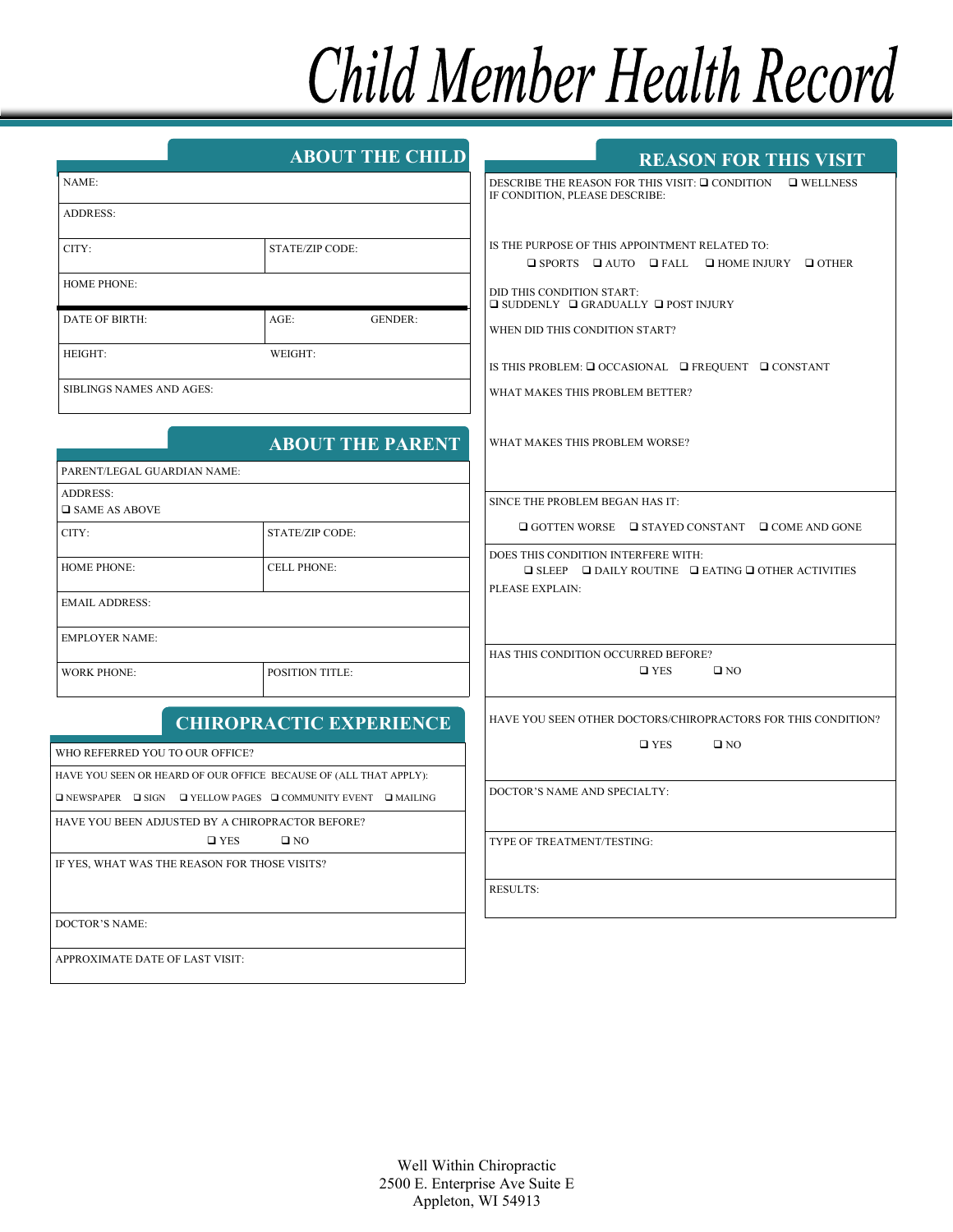# *COMPLETE THIS PAGE FOR CHILDREN 9 TO 13 YEARS OF AGE*

| <b>BIRTH HISTORY</b>                                                                                                                                                                                                                                                                                                    | <b>CURRENT HISTORY CONT.</b>                                                                                                                                                     |
|-------------------------------------------------------------------------------------------------------------------------------------------------------------------------------------------------------------------------------------------------------------------------------------------------------------------------|----------------------------------------------------------------------------------------------------------------------------------------------------------------------------------|
| DID YOU EXPERIENCE ANY ILLNESS(S) WHILE PREGNANT? □ YES<br>$\square$ NO<br>DID YOU SUFFER ANY TRAUMAS, FALLS, OR ACCIDENTS? □ YES<br>$\square$ NO<br>PLEASE EXPLAIN:                                                                                                                                                    | HAS YOUR CHILD EVER BEEN IN A CAR ACCIDENT? □ YES<br>$\square$ NO<br>PLEASE EXPLAIN:                                                                                             |
| DESCRIBE YOUR LABOR/DELIVERY, MARK ALL THAT APPLY:                                                                                                                                                                                                                                                                      |                                                                                                                                                                                  |
| $\Box$ DRUG FREE<br><b>OSPONTANEOUS</b><br>$\Box$ LABOR WAS CHEMICALLY INDUCED $\Box$ LABOR WAS DOCTOR ASSISTED<br>□ C-SECTION DELIVERY<br><b>EXTRACTION</b> EXTRACTION<br>$\Box$ DOCTOR PULLED OR TWISTED BABY $\Box$ PREMATURE DELIVERY<br>PLEASE EXPLAIN:<br>DID YOUR CHILD SHOW ANY OF THESE SIGNS OF BIRTH TRAUMA? | HAS YOUR CHILD BEEN INVOLVED IN ANY HIGH IMPACT/CONTACT TYPE<br>SPORTS (I.E.: SOCCER, FOOTBALL, MARTIAL ARTS, GYMNASTICS, ETC.)<br>$\square$ YES<br>$\square$ NO<br>PLEASE LIST: |
| <b>OBRUISNG</b><br>$\Box$ STUCK IN THE BIRTH CANAL<br><b>□RESPIRATORY DISTRESS</b><br><b>QCORD AROUND NECK</b><br><b>OFAST OR EXCESSIVELY LONG BIRTH</b><br><b>QLACK OF USE OF ONE ARM</b><br>$\Box$ HEAD ROTATED TO ONE SIDE<br><b>QODD SHAPED HEAD</b>                                                                | DOES YOUR CHILD HAVE DIFFICULTY INTERACTING WITH OTHERS?<br>$\square$ YES<br>$\square$ NO<br>PLEASE EXPLAIN:                                                                     |
| <b>CURRENT HEALTH HISTORY</b>                                                                                                                                                                                                                                                                                           | HAVE YOU OR ANYONE ELSE NOTICED THAT YOUR CHILD IS NERVOUS,<br>TWITCHES, SHAKES OR EXHIBITS ROCKING BEHAVIOR?<br>$\square$ YES<br>$\square$ NO                                   |
| DOES YOUR CHILD EAT WELL $\Box$ YES $\Box$ NO                                                                                                                                                                                                                                                                           | PLEASE EXPLAIN:                                                                                                                                                                  |
| ARE YOU AWARE OF THE IMPACT NUTRITION CAN HAVE ON YOUR CHILD'S<br><b>BEHAVIOR?</b> □ YES<br>$\square$ NO                                                                                                                                                                                                                |                                                                                                                                                                                  |
| WOULD YOU LIKE MORE INFORMATION ABOUT NUTRITION FOR YOUR<br>CHILD?<br>$\Box$ YES $\Box$ NO                                                                                                                                                                                                                              | DOES YOUR CHILD CARRY A BACKPACK? □ YES<br>$\square$ NO<br>WHAT IS THE APPROXIMATE WEIGHT?                                                                                       |
| DOES YOUR CHILD HAVE DAILY BOWEL MOVEMENTS □ YES □ NO                                                                                                                                                                                                                                                                   | AVE. # OF HRS OF TV/VIDEO GAMES WATCHED PER WEEK ?                                                                                                                               |
| DOES YOUR CHILD SLEEP WELL □ YES □ NO                                                                                                                                                                                                                                                                                   | ARE THERE ANY SMOKERS LIVING IN THE HOME? □ YES<br>$\square$ NO                                                                                                                  |
| DOES YOUR CHILD SLEEP ON HIS/HER $\square$ SIDE $\square$ STOMACH $\square$ BACK                                                                                                                                                                                                                                        |                                                                                                                                                                                  |
| PLEASE DESCRIBE HIS/HER SLEEPING HABITS:                                                                                                                                                                                                                                                                                | ARE THERE ANY INDOOR PETS IN YOUR HOME? OF YES<br>$\square$ NO<br>DO YOU USE GREEN CLEANING PRODUCTS IN YOUR HOME? □ YES<br>$\square$ NO                                         |
| HAVE YOU CHOSEN TO VACCINATE YOUR CHILD?<br>$\square$ YES<br>$\square$ NO<br>DO YOU FOLLOW THE STANDARD SCHEDULE? □ YES<br>$\square$ NO<br>DESCRIBE ANY AND ALL REACTIONS TO VACCINE (S):                                                                                                                               | PLEASE RATE YOUR CHILD'S STRESS LEVELS ON A SCALE OF 1-10 (10=HIGH)<br>SCHOOL:<br>1 2 3 4 5 6 7 8 9 10<br>PERSONAL: 1 2 3 4 5 6 7 8 9 10<br>PLEASE EXPLAIN:                      |
| HAS YOUR CHILD EVER HAD A BONE FRACTURE OR JOINT DISLOCATION?<br>$\square$ YES<br>$\square$ NO                                                                                                                                                                                                                          |                                                                                                                                                                                  |
| PLEASE EXPLAIN:                                                                                                                                                                                                                                                                                                         | LIST PRESCRIPTION MEDICATION OR SUPPLEMENTS TAKEN:                                                                                                                               |
| $\square$ NO<br>HAS YOUR CHILD EVER BEEN HOSPITALIZED?<br>$\square$ YES<br>PLEASE EXPLAIN:                                                                                                                                                                                                                              | LIST ANY ALLERGIES YOUR CHILD HAS:                                                                                                                                               |
| $\square$ YES<br>$\square$ NO<br>HAS YOUR CHILD EVER HAD SURGERY?<br>PLEASE EXPLAIN:                                                                                                                                                                                                                                    |                                                                                                                                                                                  |